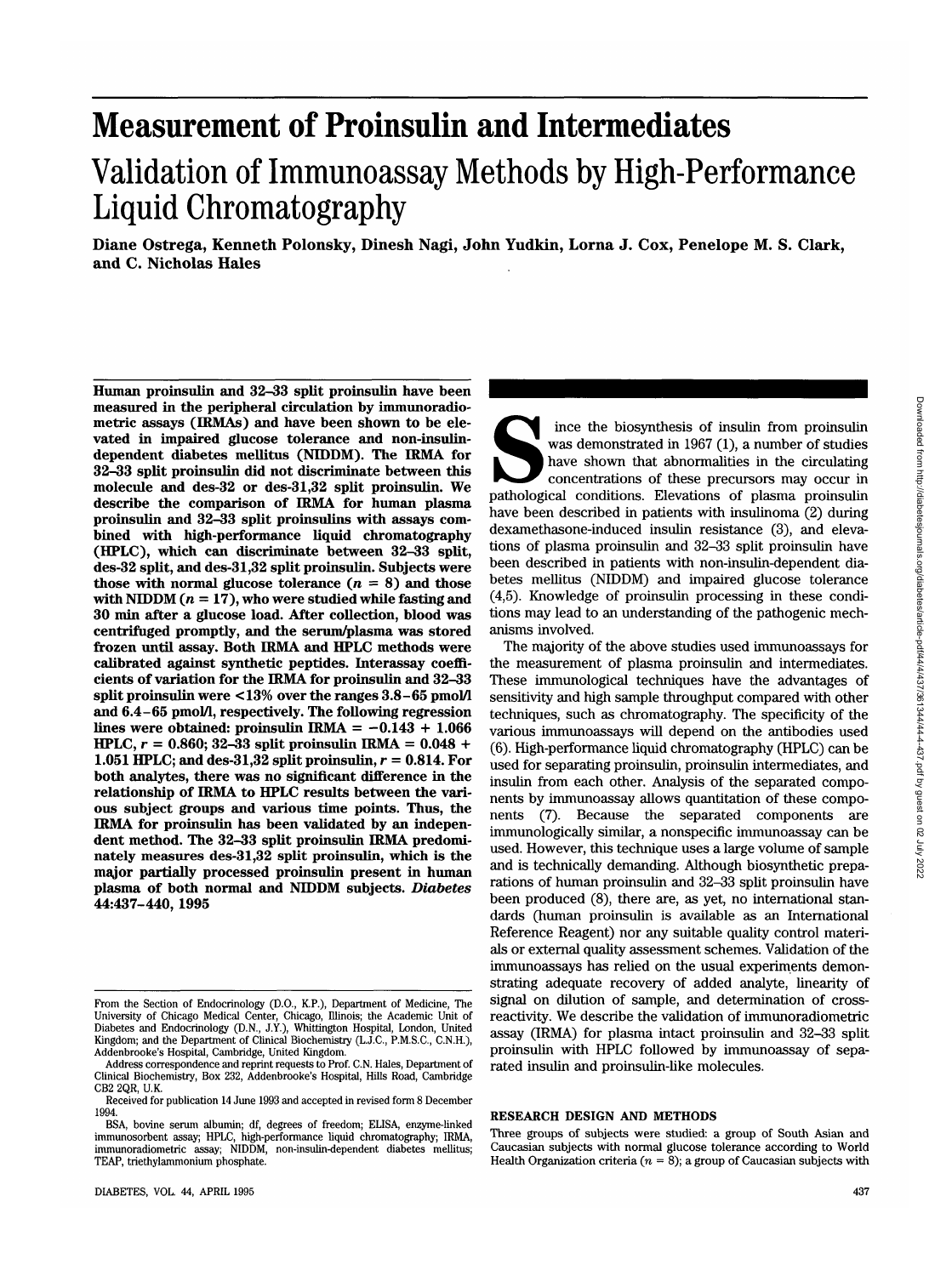

**FIG. 1. HPLC profile of purified insulin, proinsulin, and the proinsulin conversion intermediates.**

NIDDM  $(n = 8)$ ; and a group of South Asian subjects with NIDDM  $(n = 1)$ 9). NIDDM subjects were treated by diet alone (Table 1).

Blood samples were collected after a 12-h overnight fast and 30 min after an oral glucose load (75 g). Plasma (lithium heparin) was separated by immediate centrifugation (1,800 *g* for 10 min at 4°C) of whole blood, and serum was similarly isolated after allowing whole blood to clot for  $-1<sub>h</sub>$ .

Plasma (10-ml aliquots) and serum (2- to 3-ml aliquots) were stored and transported to Chicago frozen on dry ice and again stored frozen. Plasma samples (2-ml aliquots) were transported to Cambridge frozen on dry ice and stored at  $-70^{\circ}$ C until analyzed.

Approval for this study was obtained from the Ethical Committee of Islington Health Authority.

Plasma glucose was measured by a glucose oxidase method (Beckman, Berkeley, CA) and HbAj by electroendosmosis (Corning Medical, Halstead, U.K.)

Insulin, proinsulin, and 32-33 split proinsulin were measured by two-site IRMAs (9). The assay for 32-33 split proinsulin does not discriminate between this intermediate and the des-32 split proinsulin or the des-31,32 split proinsulin. The insulin IRMA was calibrated with the first International Reference Preparation 66/304 (National Institute of Biological Standards and Controls, Potters Bar, U.K.) and had an interassay coefficient of variation of <12% over the concentration range 27-341 pmol/1. The intact proinsulin and 32-33 split proinsulin assays were calibrated against synthetic peptides (Lilly, Indianapolis, IN) and had interassay coefficients of variation of <13% over the concentration ranges 3.8-65 and 6.4-65 pmol/1, respectively. The 32-33 split proinsulin results for each patient sample are corrected for the cross-reactivity of intact proinsulin in the assay. The cross-reactivity of proinsulin in the



**FIG. 2. Comparison of results for proinsulin as estimated by IRMA and HPLC in all subjects during fasting and postglucose load.**



**FIG. 3. Comparison of results for 32-33 split proinsulin (IRMA) and des-31,32 split proinsulin (HPLC) in all subjects during fasting and postglucose load.**

assay is determined by direct analysis for each batch of reagents. The corrected 32-33 split proinsulin is then equivalent to the measured 32-33 split proinsulin minus 84% of the measured proinsulin.

The HPLC separation of circulating insulin, proinsulin, and proinsulin conversion products was conducted as follows (10). To measure the concentration of the individual proinsulin conversion products separate from insulin, serum insulin immunoreactivity was extracted by immunoaffinity chromatography with a nonspecific guinea pig anti-insulin Ig fraction, coupled to Bio-Rad Affi-Gel 10 agarose beads (Bio-Rad, Richmond, CA). Proinsulin and the proinsulin conversion products demonstrate 100% cross-reactivity with these antibodies when compared with insulin. Samples were prepared for extraction by transferring 10 ml of insulin-containing serum and 200  $\mu$ l of immunobead slurry (a 50:50 vol/vol mixture of immunobead $\cdot$  0.15 mol<sup>-1</sup> $\cdot$ 1<sup>-1</sup> phosphate-buffered saline, pH 7.4) to a siliconized Bio-Rad Econocolumn (1.5  $\times$  10 cm). The column was rotated end-over-end at a moderate speed overnight  $(\sim]16 \text{ h})$ at 4°C on a Scientific Instruments Rotator (Bohemia, NY) set at a speed of 7 rpm. The serum was drained, the beads and column were washed with 30 ml of distilled water, and the insulin was desorbed from the beads by three 0.4-ml sequential elutions (with 1 mol/l acetic acid, 33% vol/vol acetonitrile), separated by 15-min incubations. The eluate was collected into a siliconized 1.5-ml microfuge tube and immediately lyophilized on a Savant Speedvac (Hickoryville, NY).

Before HPLC injection, the resulting lyophilized residue was dissolved in 50  $\mu$ l of 3 mol/1 acetic acid and 150  $\mu$ l 25% acetonitrile/75% triethylammonium phosphate buffer (TEAP) (0.1 mol/1 phosphoric acid, 0.02 mol/l triethylamine, and 0.05 mol/l NaClO<sub>4</sub>, adjusted to pH 3.0 with NaOH). All reagents were HPLC grade (Fisher, Pittsburgh, PA). Separation of insulin, proinsulin intermediates, and proinsulin was performed by reverse-phase HPLC using a Series 4 liquid chromatograph, ISS-100 column oven, and LC-100 recorder/integrator (Perkin-Elmer/Cetus, Norwalk, CT). Reconstituted immunopurified insulin product (165  $\mu$ l) was injected onto an Ultrasphere Ion Pair  $\rm C_{18}$  column, 4.6 mm  $\times$  25 cm, 5-µm particle size (Beckman) at an elution rate of 1 ml/min and a temperature of 45°C. For each proinsulin run, the column was first equilibrated in 30% acetonitrile/70% TEAP (pH 3.0) for 15 min. The sample was applied to the column, and insulin, proinsulin, and proinsulin intermediates were then sequentially eluted with a linear gradient of increasing acetonitrile concentration (up to 33%) over a period of 90 min.

Fractions (0.4 ml) were collected and neutralized with 50  $\mu$ l 0.5 mol/l borate (pH 9.3) and 1% (wt/vol) bovine serum albumin (BSA) and then lyophilized in a Savant Speedvac. Before the next HPLC run, albumin was washed off the column by increasing the acetonitrile concentration to 55% with a linear gradient, and then the column was re-equilibrated to 30% acetonitrile before the next peptide separation. Each sample was prepared for assay of immunoreactive proinsulin and proinsulin intermediates by dissolving the lyophilized residue to 1.0 ml in 40 mmol/1 sodium phosphate (pH 7.4), 0.1 mol/1 sodium chloride, 1% wt/vol BSA, and 0.1% Tween-20. The samples were assayed in the proinsulin enzymelinked immunosorbent assay (ELISA). The peptides used for HPLC standardization were biosynthetic human insulin; proinsulin; 32-33 split proinsulin; des-31,32 proinsulin; 65-66 split proinsulin; and des-64,65 proinsulin (Lilly). The standards were prepared by dissolving the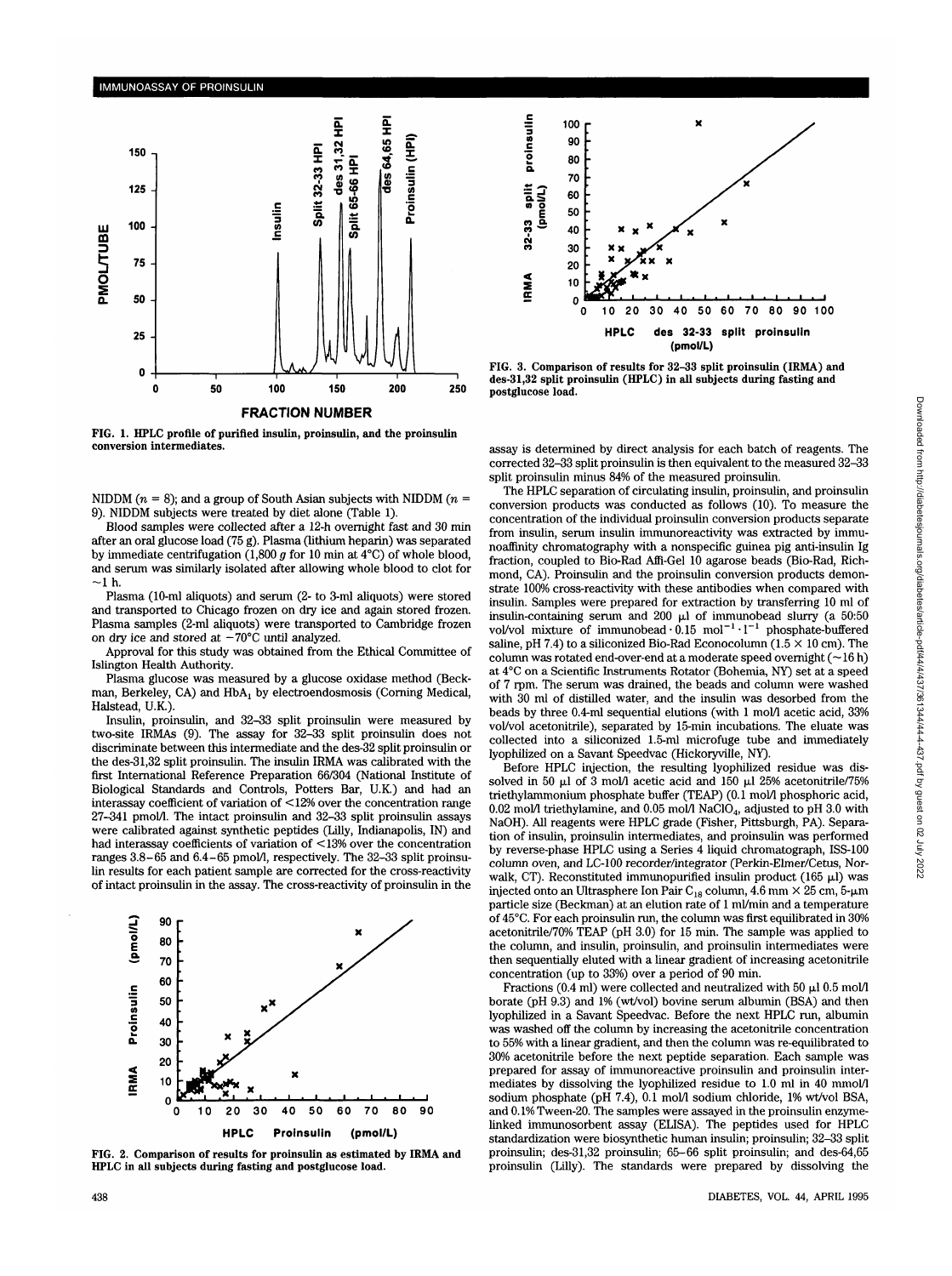### TABLE 1

Details of subjects participating in the study

|                              | Normal glucose<br>tolerance Asian<br>and Caucasian | NIDDM Asian         | <b>NIDDM</b><br>Caucasian |  |
|------------------------------|----------------------------------------------------|---------------------|---------------------------|--|
| $\boldsymbol{n}$             | 8                                                  | 9                   | 8                         |  |
| <b>Sex</b>                   |                                                    |                     |                           |  |
| Women                        |                                                    | 2                   |                           |  |
| Men                          |                                                    |                     |                           |  |
| Age (years)                  | $52.5(37-66)$                                      | $51.2(39-59)$       | $61.5(52 - 70)$           |  |
| Body mass index $(kg/m^2)$   | $26.5(21.5-35.0)$                                  | $27.9(21.7-37.4)$   | $27.7(24.7-31.3)$         |  |
| Oral glucose tolerance test: |                                                    |                     |                           |  |
| plasma glucose (mmol/l)      |                                                    |                     |                           |  |
| Fasting                      | $5.2(4.8-5.9)$                                     | $10.5(7.3-16.8)$    | $10.7(6.7-17.5)$          |  |
| $30 \text{ min}$             | $8.7(7.0-11.8)$                                    | $15.5(12.4 - 23.5)$ | $14.5(9.1-17.8)$          |  |
| $120 \text{ min}$            | $5.7(2.7-8.4)$                                     | 18.4 (13.2-27.9)    | $18.3(10.3 - 27.0)$       |  |
| $HbA_{1c}$ (%)               | $6.9(5.4-7.8)$                                     | $10.6(8.4 - 13.4)$  | $9.6(7.6 - 16.8)$         |  |

Data are means (ranges).

peptide in 30% acetonitrile/70% TEAP (pH 3.0) containing 0.5 mg/ml BSA and stored at  $-20^{\circ}$ C until use.

**Proinsulin ELISA.** Insulin and C-peptide do not cross-react in this assay (11,12). The two major proinsulin conversion products, des-31,32 and des-64,65, demonstrate 100% cross-reactivity in the assay in relation to proinsulin. Biosynthetic human proinsulin (Lilly) is used as the assay standard. Crystalline biosynthetic human proinsulin (Lilly) was used as the assay standard. Proinsulin standards of 0.625, 1.25, 2.5, 5, 10, 20, 40, and 80 pmol/l were prepared in 40 mmol/l phosphate (pH 7.4), 0.1 mol/l NaCl, 0.5% human serum albumin, and 0.1% Tween-20 and stored at -20°C. Primary (coating) antibody was isolated from guinea pig antiinsulin antiserum (immunogen was pork insulin, Lilly) by affinity chromatography with protein A. Horseradish peroxidase-labeled- $F(ab')_2$ fragments purified from rabbit anti-C-peptide antiserum (immunogen was biosynthetic human C-peptide [Lilly] coupled to keyhole lympet hemocyanin) were used as the secondary (detecting) antibodies. Purified IgG was prepared from guinea pig anti-human C-peptide antiserum on a protein A column.  $F(ab')_2$  fragments were then obtained by pepsin digestion, followed by separation and purification on an Ultrogel AcA44 column (Sepracor, Marlboro, MA). Guinea pig anti-insulin antibody was diluted to a concentration of 2.2  $\mu$ g/ml in 0.1 mmol/l sodium carbonate (pH 9.8); and 125  $\mu$ l was adsorbed to a 96-well polystyrene plate (Immuno Plate I, Nunc, Roskilde, Denmark).

After incubation at 4°C for 72 h, the plates were washed five times with  $350 \mu$ l of a solution of 0.15 mol/l sodium chloride and 0.1% (wt/vol) Tween-20 (Bio-Rad). Then, 100 *\d* biosynthetic human proinsulin standards or HPLC sample (diluted at least 50% in a solution of 40 mmol/1 sodium phosphate [pH 7.4], 0.1 mol/l sodium chloride, 3% vol/vol human serum,  $0.005\%$  bovine  $\gamma$ -globulin, and  $0.1\%$  Tween-20) were added. After incubation for 24 h at  $4^{\circ}$ C, the plate was washed. F(ab')<sub>2</sub>-horseradish peroxidase conjugate was then diluted to a concentration of  $0.4 \mu$ g/ml in a solution of  $40$  mmol/l sodium phosphate (pH 7.4), 0.1 mol/l sodium chloride, 0.5% human serum albumin, and 0.1% vol/vol Tween-20, and then 100  $\mu$ l of the diluted conjugate was added to each well. Plates were incubated at 4°C for 6 days and then washed. Freshly prepared tetramethylbenzidine substrate mixture (KPL, Gaithersburg, MD) (125  $\mu$ l) was added to each well. The plate was covered and incubated in the dark for 1 h at room temperature. Then, 125 *\d* 0.1 mol/1 phosphoric acid was added to each well to stop the enzyme reaction. The optical density was read at dual wavelengths of 450 and 690 nm. Pipetting and optical density readings were performed with the Biomek 100 Robotic workstation (Beckman). Plates were washed with a Titertek Microplate Washer 120 (ICN, Costa Mesa, CA). Standard curves were constructed, and the results were analyzed with the Beckman Immunofit EIA/RIA Analysis Software. A four-parameter logistic algorithm was used to fit the data and calculate proinsulin concentrations. The sensitivity of the ELISA is 1-2 fmol/ml, as determined by measuring the lowest concentration of added proinsulin that gave a reading that was statistically different from zero. The interassay coefficients of variation are 10.4 and 5.5% for values below and above 10 fmol/ml, respectively. An example of the HPLC results is shown in Fig. **1.**

**Statistical analysis.** The relationship between the corresponding measurements obtained by IRMA and HPLC was analyzed by regression analysis. The slopes and  $y$ -intercepts of the regression equations were tested against unity and 0, respectively, using a special case of Student's *t* test to examine the difference between a sample mean and a single value (13).

#### **RESULTS**

A comparison of the intact proinsulin results obtained by the IRMA with the HPLC results is shown in Fig. 2. There was no significant difference  $(P > 0.05)$  in the relationship of the results between the different subject groups or time points. For all of the data points, the regression  $(\pm SE)$  line was: IRMA =  $-0.143$  ( $\pm$  1.93) + 1.066 ( $\pm$  0.10) HPLC,  $r = 0.860$ . The slope was not significantly different from 1  $(t = -0.103$ ,

TABLE 2

Concentrations of circulating proinsulin and intermediates in different subject groups

|                     | Insulin (IRMA)<br>(pmol/l) | Proinsulin (pmol/l) |                | $32-33$ Split proinsulin (pmol/l) |                 |
|---------------------|----------------------------|---------------------|----------------|-----------------------------------|-----------------|
|                     |                            | <b>HPLC</b>         | <b>IRMA</b>    | <b>HPLC</b>                       | <b>IRMA</b>     |
| Normal subjects     |                            |                     |                |                                   |                 |
| $0 \text{ min}$     | 42.4 (15-78)               | $4.8(1.0-8.0)*$     | $4.5(1.1-5.7)$ | $3.0(1.0-6.0)$ <sup>+</sup>       | $2.7(2.0-8.2)$  |
| $30 \text{ min}$    | 278 (92-446)               | $9.8(2.0-19)$       | $7.6(3.2-11)$  | $13(2.0-24)$ ‡                    | $12.4(2.8-26)$  |
| Diabetic Asians     |                            |                     |                |                                   |                 |
| $0 \text{ min}$     | $72.3(35 - 152)$           | $15.0(5.0-25)$      | $15.1(7.6-34)$ | $20.1(5.0-38)$                    | $22.2(2.0-40)$  |
| $30 \text{ min}$    | 131 (36-292)               | $18.5(5.0-42)$      | $19.7(5.7-49)$ | $27.6(11-67)$                     | $18.1(2.8-66)$  |
| Diabetic Caucasians |                            |                     |                |                                   |                 |
| $0 \text{ min}$     | 52.6 (37–70)               | $16.8(4.0-65)$      | $20.8(5.6-84)$ | $17.1(5.0-58)$                    | $17.9(5.0-44)$  |
| $30 \text{ min}$    | 87.8 (32-160)              | $19.4(7.0-58)$      | $20.6(8.8-67)$ | $19.4(11-47)\$                    | $25.9(5.0-100)$ |

Data are means (ranges). The number of patients in each group is as given in METHODS unless otherwise indicated, due to insufficient sample volume.  $m = 5$ .  $n = 5$ .  $n = 7$ .  $n = 7$ .